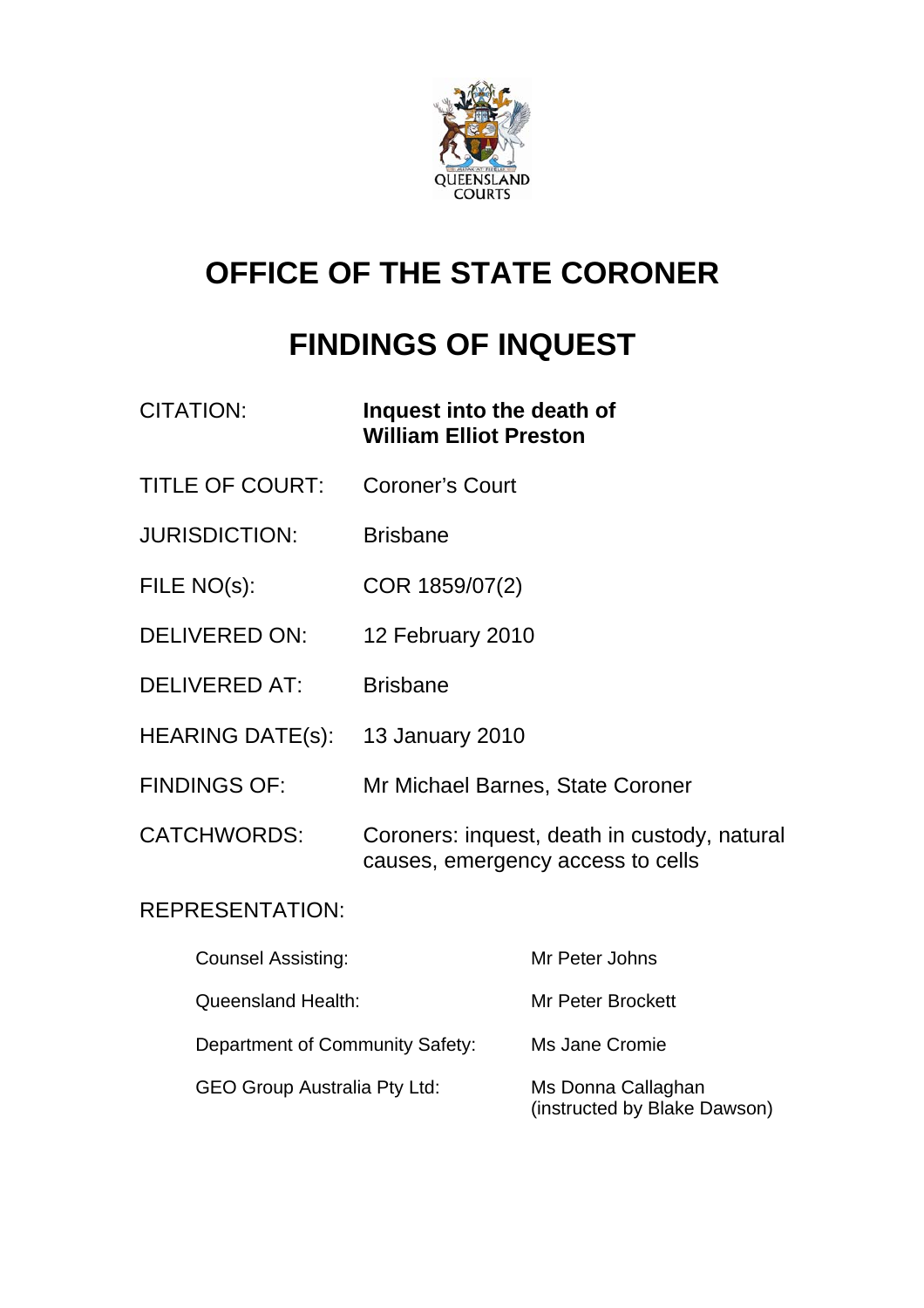## **Table of contents**

| 2 |
|---|
|   |
|   |
|   |
|   |
|   |
|   |
|   |
|   |
|   |
|   |
|   |
|   |
|   |
| 8 |
|   |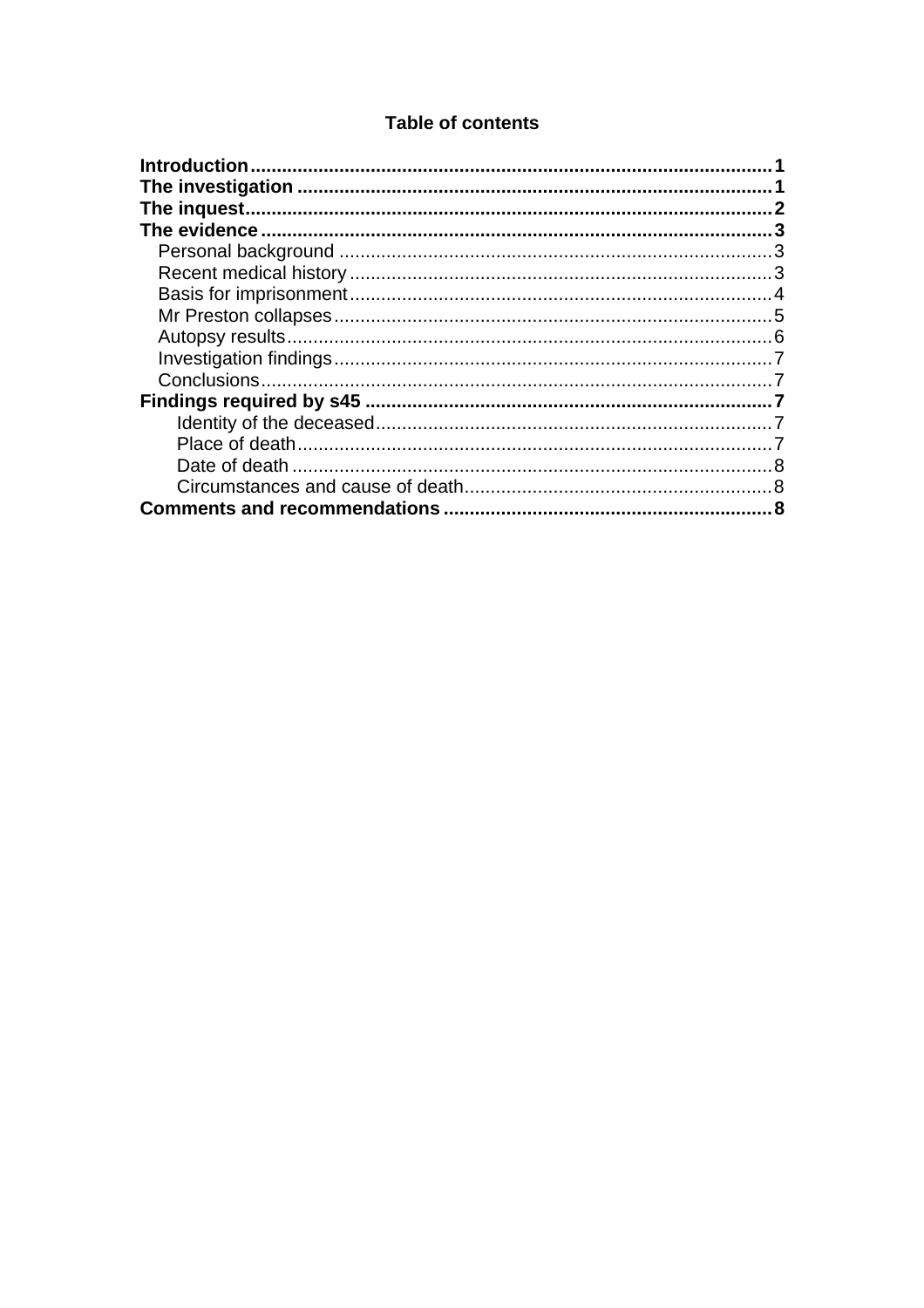<span id="page-2-0"></span>The *Coroners Act 2003* provides in s45 that when an inquest is held into a death in custody, the coroner's written findings must be given to the family of the person who died, each of the persons or organisations granted leave to appear at the inquest and to various officials with responsibility for the justice system. These are my findings in relation to the death of William Elliot Preston. They will be distributed in accordance with the requirements of the Act and posted on the web site of the Office of State Coroner.

# **Introduction**

William Elliot Preston, 60, was an inmate of the Arthur Gorrie Correctional Centre (AGCC) when he died on 2 May 2007.

Mr Preston had been in custody at AGCC for 9 days. He had a lengthy history of treatment for a variety of medical conditions including incidents of atypical chest pain. At about 11:30am on 2 May 2007, Mr Preston was seen to collapse in the kitchen area of the W1 Observation Unit at AGCC. He was found to be unconscious. Attempts by prison medical staff to revive him were unsuccessful and when Queensland Ambulance Service (QAS) officers arrived a short time later it was evident he had died.

Because the incident was a "death in custody" within the terms of the Act it was reported to the State Coroner for investigation and inquest.<sup>[1](#page-2-1)</sup>

These findings

- confirm the identity of the deceased, the time, place, circumstances and medical cause of his death;
- consider whether the actions or inactions of any person contributed to his death;
- examine the actions of Corrective Services staff immediately after Mr Preston collapsed on 2 May 2007;
- consider whether the medical treatment afforded at to him while in custody was reasonable and adequate; and
- consider whether any changes to procedures or policies could reduce the likelihood of deaths occurring in similar circumstances or otherwise contribute to public health and safety or the administration of justice.

# **The investigation**

l

The investigation was conducted by Plain Clothes Senior Constable Bradley Rantall, then of the QPS Corrective Services Investigation Unit.

<span id="page-2-1"></span><sup>1</sup> s8(3) defines "*reportable death*" to include deaths in custody and s7(2) requires that such deaths be reported to the state corners or deputy state coroner. S27 requires an inquest be held in relation to all deaths in custody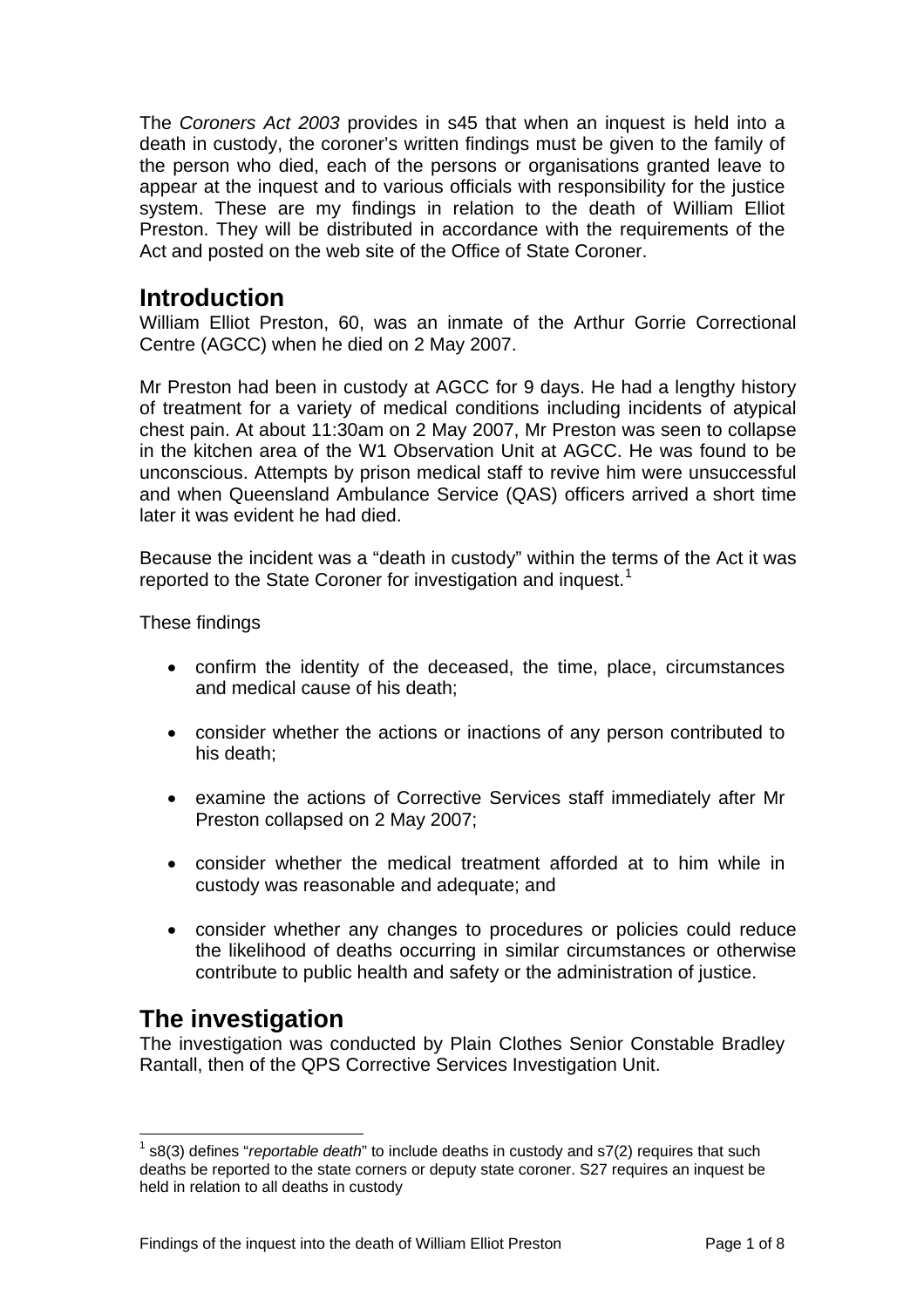<span id="page-3-0"></span>Queensland police were advised of Mr Preston's death at 12:30pm and arrived at the W1 Unit at AGCC at about 1:30pm. They observed the scene to be secured by tape. A Scenes of Crime officer immediately took photographs of the scene. Mr Preston's body had remained in situ and police observed a small amount of blood on a pillow and a small cut to the rear of his head. There was no evidence of other injuries or any signs of a struggle in the immediate area.

Mr Preston's cell and belongings were searched. An industrial bread toaster located close to where Mr Preston had been standing prior to collapse was seized for testing to rule out the possibility of electrocution.

Statements were taken from all Corrective Services officers present when Mr Preston collapsed. All prisoners present in the W1 Unit were interviewed and their statements recorded on audio tape. Closed circuit TV recordings were seized although later inspection showed that they did not capture Mr Preston's collapse. All prison records concerning Mr Preston, including his medical and offender files, were seized. Medical records were obtained from Princess Alexandra Hospital and Royal Adelaide Hospital, and contact was made with two of Mr Preston's children in relation to his medical history.

QAS records were obtained and records concerning Mr Preston's criminal history were inspected to establish the basis for his incarceration.

Mr Preston's body was accompanied by a police officer to the Queensland Forensic Scientific Services (QFSS) morgue and an autopsy examination conducted on the morning of 3 May 2007.

I find that the investigation into this matter was professionally and thoroughly conducted and that all relevant records have been accessed. I thank Senior Constable Rantall for his assistance.

# **The inquest**

An inquest was held in Brisbane on 13 January 2010. Mr Johns was appointed as counsel to assist me. Leave to appear was granted to the Department of Community Safety, Queensland Health and the operator of AGCC, GEO Australia Proprietary Limited.

All of the statements, records of interview, photographs and materials gathered during the investigation were tendered.

It was submitted by Mr Johns that the material tendered was such that I would, but for one issue, be in a position to make findings without calling any oral evidence. After opening the inquest I was assisted by the provision of a statement from GEO Australia Pty Ltd which addressed the outstanding area of concern; namely the procedures in place at AGCC to allow access to emergency services personnel. There were no submissions from any other party to the effect that oral evidence should be called. On receiving this further material I determined that the evidence contained in the exhibits was sufficient to enable me to make the findings required by the Act and that there was no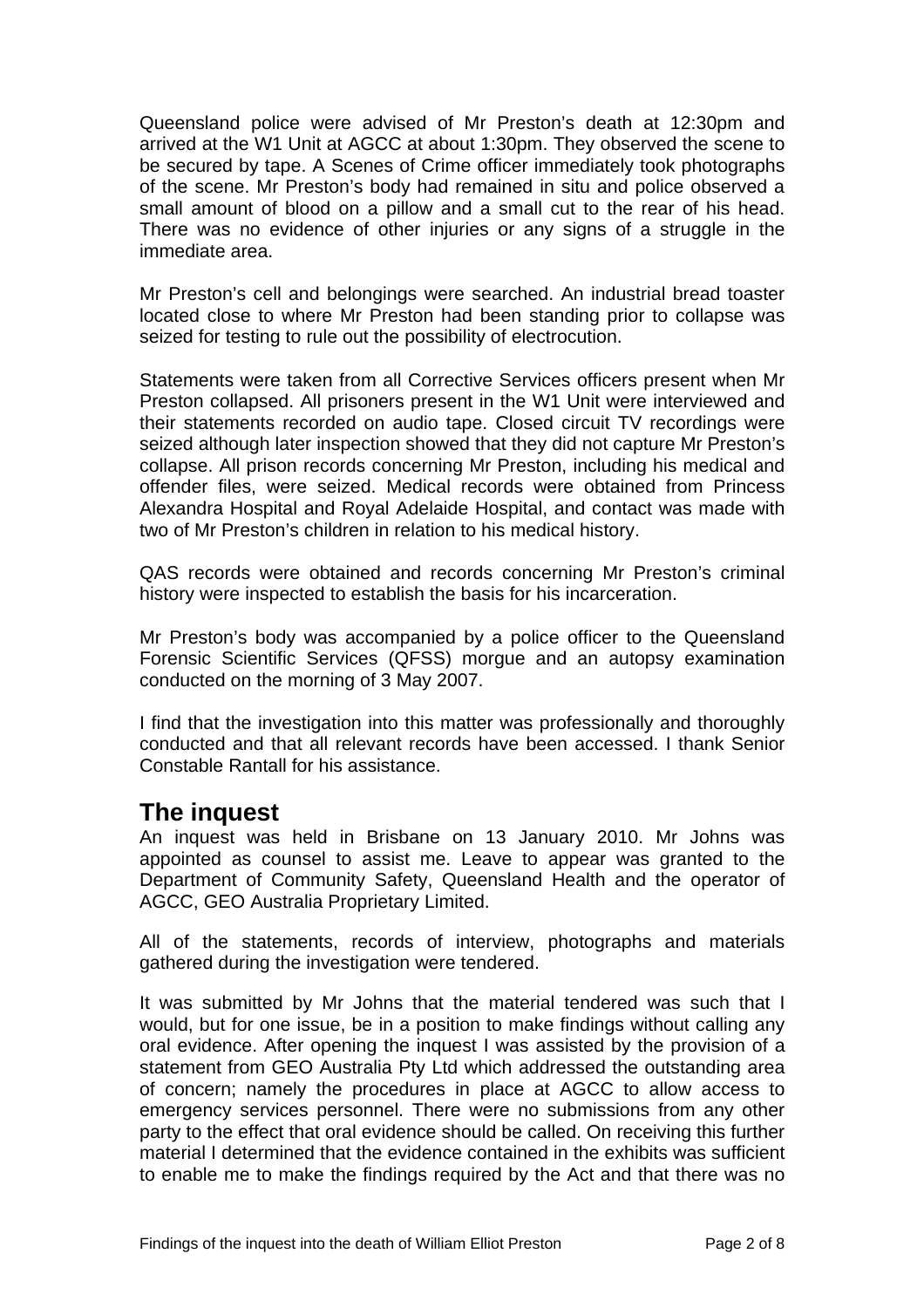<span id="page-4-0"></span>other purpose which would warrant any witnesses being called to give oral evidence.

## **The evidence**

I turn now to the evidence. Of course, I cannot even summarise all of the information contained in the exhibits but I consider it appropriate to record in these reasons, the evidence I believe is necessary to understand the findings I have made.

## *Personal background*

Mr Preston was born in Toowoomba on 22 September 1946. In the years leading up to his death he had lived a transient lifestyle moving between hostels and living on the street and with no permanent place of abode. Mr Preston was a carpenter by trade and had been employed on a consistent basis up until several years prior to his death when he fell from a roof and broke both his ankles. The effects of these injuries continued to cause him difficulty up until the time of his death.

Mr Preston was married in 1965 and divorced in 1997 (although it appears he had separated from his wife much earlier). He had seven children from that relationship. The statement from taken by the investigating officer from one of Mr Preston's daughters reveals a significant level of love and concern for him but an understandable resignation to the fact he had no desire to be assisted in relation to his health and lifestyle issues.

Mr Preston had suffered from alcoholism for many years. He had a criminal history extending back to 1961 which appears to relate almost entirely to excessive alcohol use. This, in combination with his advancing years, saw him with a documented medical history of gastro-oesophageal reflux, Barrett's oesophagus, lower urinary tract infection, high blood pressure, near blindness in his left eye and a left side hernia. In addition, he had a history of depression and suicidal ideations. Sadly, he was unwilling to accept medical treatment offered to him in the weeks and months prior to his death.

Mr Preston's children have made it clear that while his death was not unexpected they are of course very much saddened by his passing.

#### *Recent medical history*

Records from Royal Adelaide Hospital show that on 21 March 2007 Mr Preston was found in a public toilet heavily intoxicated and covered in vomit.

After initial treatment he was admitted to hospital under South Australian mental health regulations on 28 March 2007. Mr Preston stayed in hospital until 12 April 2007 when he discharged himself against medical advice. During this period of hospitalisation a coronary angiograph revealed atherosclerosis. Mr Preston was advised that by leaving on 12 April 2007 he risked complications of possible haemorrhaging from the cardiac angiograph insertion site. He was also informed of the risk of discharge before seeing a urology consultant. It was explained that he risked potential kidney failure and death.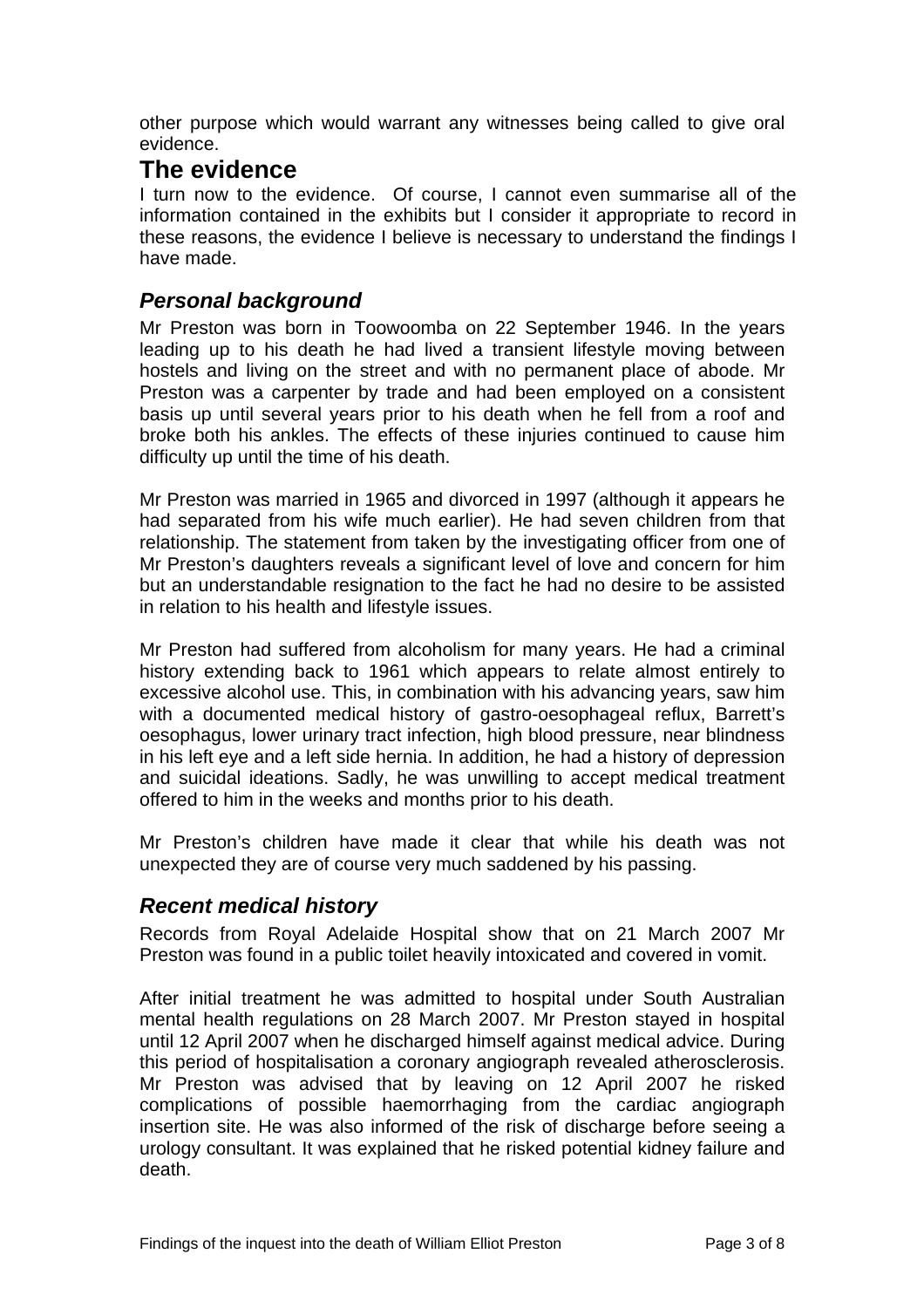<span id="page-5-0"></span>Mr Preston was also advised to stay in hospital to await a further opinion from a cardiology consultant. He told medical staff in Adelaide that he had 'confidential' family business to attend to in Brisbane. An airfare was arranged for Mr Preston to return to Brisbane and details provided for him to follow up medical treatment. It appears Mr Preston did not pursue any further treatment on his return to Brisbane.

For reasons explained later Mr Preston was arrested in Brisbane on 19 April 2007. His custody index states that he was heavily intoxicated and shortly thereafter complained of chest pains. An ambulance was called and on the advice of QAS staff he was transferred to the PA hospital secure unit. It appears that while there, PA staff accessed medical records concerning Mr Preston's hospitalisation in Adelaide. Mr Preston remained in the PA secure unit until 23 April 2007 during which time he was treated primarily for alcohol withdrawal symptoms. His discharge notes state that he was no longer suffering from chest pains and that an ECG showed 'no acute ischemic changes'. The discharge plan called for 'continued care' with most focus being on ongoing treatment options for Mr Preston's chronic alcoholism.

On reception at AGCC Mr Preston underwent a medical assessment by Dr Sean Pham. Dr Pham noted that Mr Preston was on a number of medications and he made arrangements for these to be continued. These medications were as follows;

- Atenolol high blood pressure
- Zoton reflux, stomach and oesophagus
- Fefol iron deficiency due to alcohol addiction
- Valium to assist with de-tox from alcohol use
- Thyamine to assist with malnourishment due to alcohol use

On arrival at AGCC Mr Preston's mental health was also assessed. He made it clear to staff that he was depressed, that he had a history of attempting suicide and that he presently had suicidal thoughts. As a result, Mr Preston was placed in the W1 Secure Observation Unit with a requirement under his interim risk plan to be observed every 15 minutes. Observation records appear to have been diligently filled out with Mr Preston last being observed in the unit block at 11:45am on 2 May 2007 (at which time he was receiving medical treatment subsequent to collapsing).

There is no record of Mr Preston making any complaints in relation to his physical health and, in particular, in relation to suffering chest pains after arrival at AGCC. In addition to the usual channels for accessing medical assistance, Mr Preston had contact with nurses twice daily during the dispensing of his medication.

#### *Basis for imprisonment*

Mr Preston was arrested on 22 December 2006 and charged with committing a public nuisance. He was granted bail on that date and entered into an undertaking to reappear at the Brisbane Magistrates Court on 16 January 2007. He failed to appear on that date and a warrant was issued for his arrest.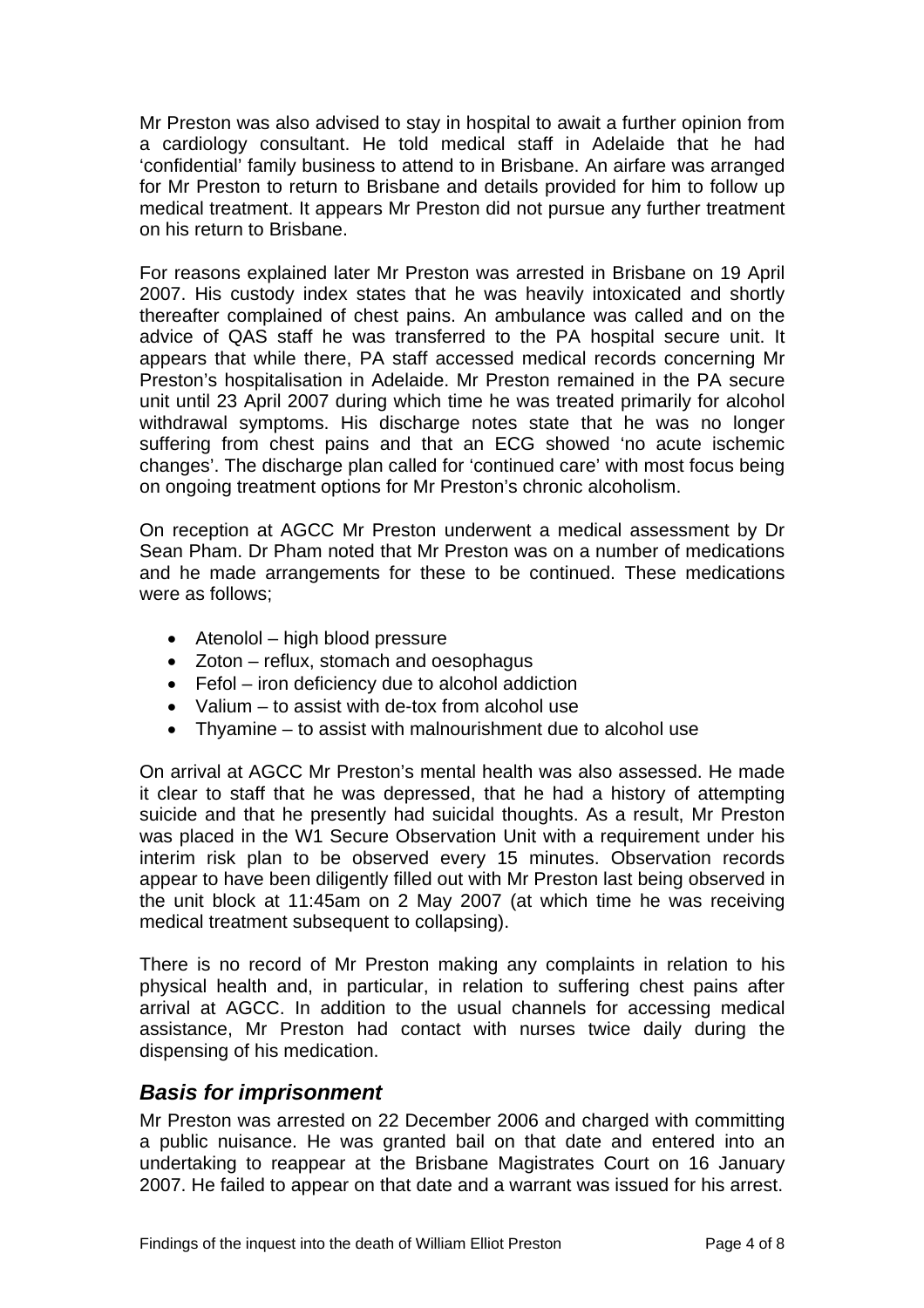<span id="page-6-0"></span>Mr Preston was arrested pursuant to that warrant on 19 April 2007 and taken to the Brisbane City Watchhouse. He appeared in the Brisbane Magistrates Court on 20 April 2007 and was remanded in custody to reappear on 24 May 2007. Mr Preston was admitted to the secure unit at the PA hospital at 0030 hours on 21 April 2006. He was received at AGCC on 23 April 2007 where he was to remain until his reappearance in court.

#### *Mr Preston collapses*

At around 11:30am on 2 May 2007 Mr Preston was in the kitchen area of unit W1. Corrective Service Officer (CSO) Kristy Baker was performing roving duties and observed Mr Preston standing with a cup in his hand. She observed one other prisoner in the kitchen area. CSO Baker saw Mr Preston's legs buckle before he fell to the ground, dropping the cup and hitting the side of his head on the kitchen preparation bench. There was no contact between Mr Preston and the other prisoner during this period. CSO Baker and another CSO attended to Mr Preston. He was unresponsive and they noted some drops of blood to the left side of his head. Other prisoners were moved into the exercise yard while two CSO's commenced CPR with the use of a mouth piece.

In the interim an emergency call had been made to the AGCC medical unit. Two nurses arrived at the unit and took over CPR with the use of an airways bag and oxygen cylinder. A Lifepack machine was attached to Mr Preston and, in accordance with instructions issued by the machine (which are based it's monitoring of Mr Preston's vital signs) a series of electric shocks were given by way of defibrillation.

Queensland Ambulance Service (QAS) records show that they were contacted at 11:41am. Three units responded with the first arriving at the patient at 11:50am. QAS officers noted that Mr Preston was centrally cyanosed (blue in colour and had stopped breathing). QAS staff were informed by AGCC staff that they had been conducting CPR for around 20 minutes. The Lifepack machine by this time indicated that Mr Preston was asystolic and it was agreed between QAS staff and Dr Pham, who had arrived at the scene at about 11:40am that Mr Preston was deceased. Dr Pham signed a life extinct certificate at 12:15pm.

One of the ambulance officers indicated in his statement that their entry into the prison was unduly delayed because "*the prison staff appeared to be more concerned with security than in the preservation of life*". He suggested it took over 15 minutes for the QAS officers to get through security.

Even though this is not consistent with the records quoted above, comment was sought from the prison management in relation to the issue. The general manager of the AGCC provided a statement annexing the policy of Queensland Corrective Services in relation to vehicle access to corrective service facilities which stipulates that "*the general manager of a corrective services facilities must ensure that any emergency services vehicles receive unrestricted access to the facility*". He detailed the implementation of that policy at the AGCC.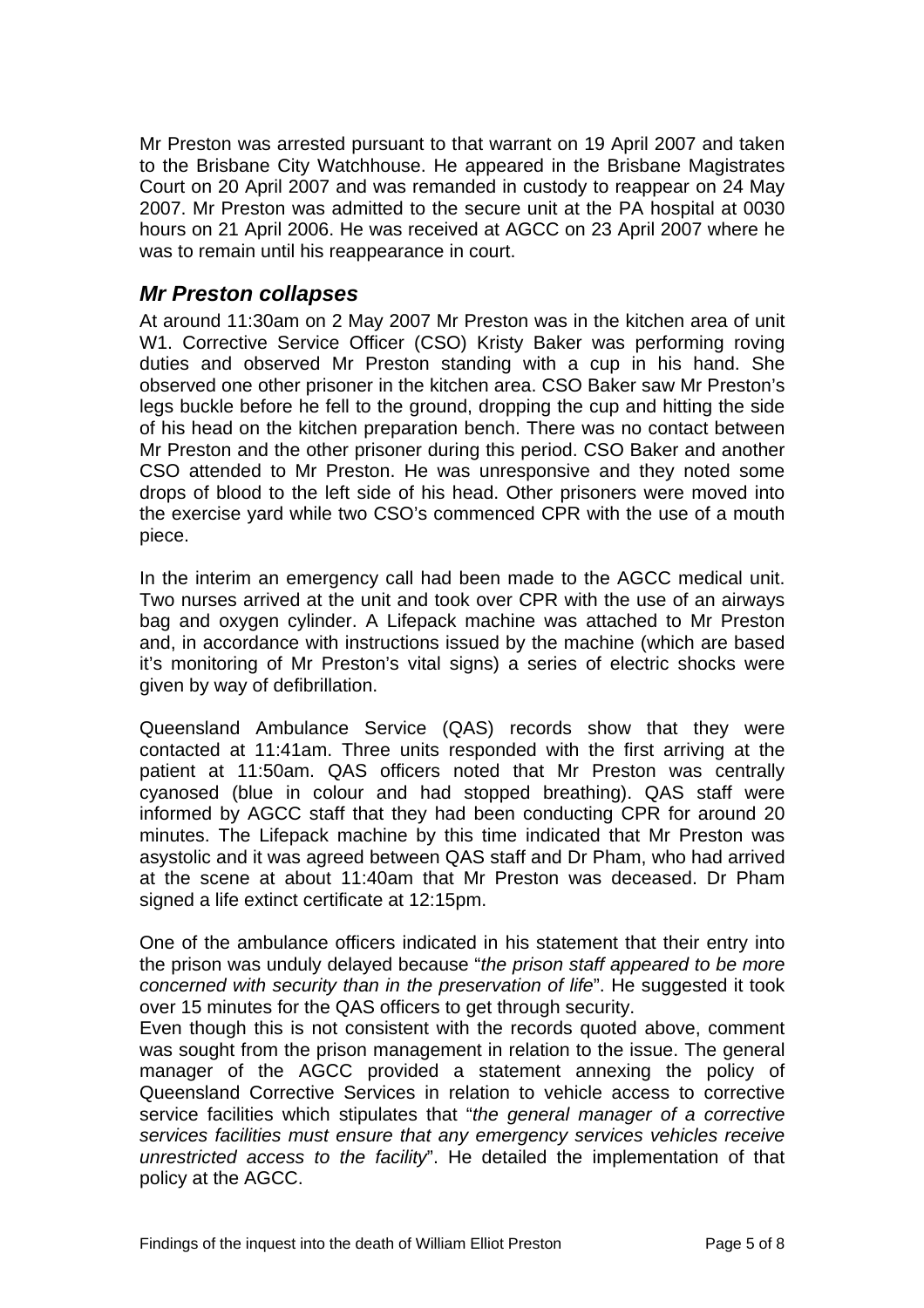<span id="page-7-0"></span>He said when an emergency services vehicle is seeking access to the facility all other vehicle access is suspended to give priority to it.

However as the AGCC is a high security centre even emergency services vehicles must pass through a vehicle lock at the front entrance. Once this barrier is cleared the vehicle is escorted by AGCC staff directly to the patient or incident site.

Understandably, the time taken to reach a particular site or patient depends on the location within the centre. On the occasion of Mr Preston's collapse, after passing through the vehicle lock, the ambulance had to pass through four gates which had to be opened, closed and locked individually as the ambulance progressed. When the ambulance vehicle reached the block in which Mr Preston was situated, the ambulance officers had to be given access by remote control room operator.

The general manager expressed the view that the seven minutes that elapsed between the ambulance arriving at the centre and gaining access to Mr Preston was reasonable.

Although it is obvious that such a delay could be fatal in some circumstances, I do not consider it had any bearing in this case and I do not have sufficient information to enable me to suggest that any changes in relation to the procedures are warranted.

The evidence available to me from QAS staff, Dr Pham and all eye witnesses is such that I am able to conclude that the response to Mr Preston's collapse was timely and that all expected measures were taken in an effort to revive him.

#### *Autopsy results*

An autopsy examination was carried out on 3 May 2007 by Dr Nathan Milne, an experienced forensic pathologist.

The only signs of recent injury noted by Dr Milne were an abrasion on the right ankle and a curved laceration on the central occipital scalp measuring 20mm. Reflection of the scalp revealed no evidence of a fracture to the skull and no evidence of haemorrhage. Examination of the heart showed severe narrowing of one of its arteries although there was no evidence of old or recent myocardial infarcts. Histology confirmed the gross finding of severe coronary atherosclerosis. Dr Milne states that the atherosclerosis was very likely the cause of Mr Preston's recent incidents of chest pain; that it is a very common cause of sudden death and that it was the cause of death in this case.

Toxicology results are consistent with the medication prescribed to Mr Preston. The autopsy examination and toxicology results are not suggestive of anything suspicious, nor do they point to the involvement of a second party in Mr Preston's death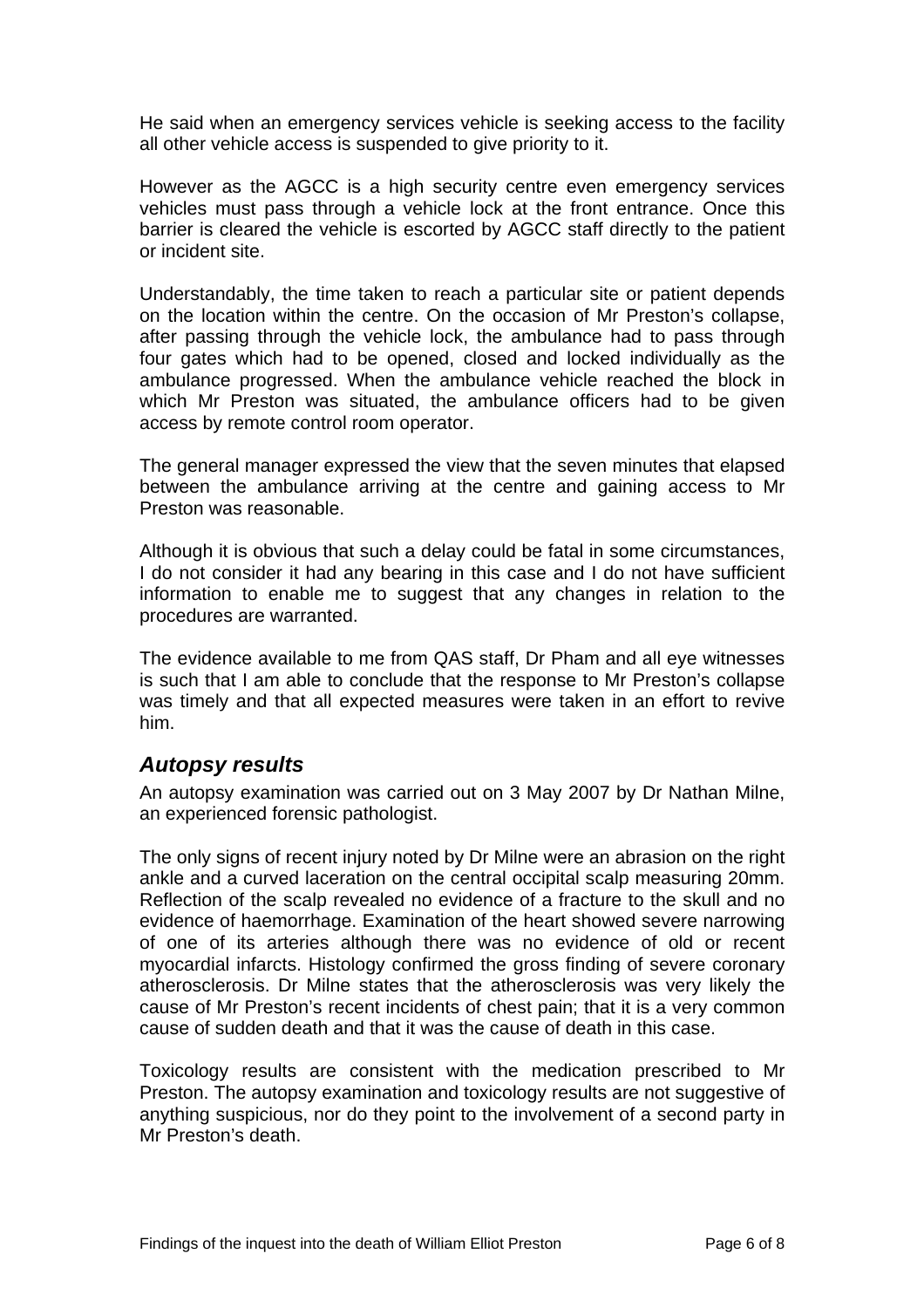## <span id="page-8-0"></span>*Investigation findings*

Mr Preston's body was identified by his son Luke Preston on the evening of 2 May 2007. An examination of Mr Preston's cell and the area were Mr Preston's body was found revealed no sign of a struggle or violence of any sort.

Electrical testing of the seized toaster showed it to be working safely.

No other evidence collated was suggestive of anything other than a death by natural causes.

Mr Preston's medication charts show the medications prescribed for him were dispensed to him during his incarceration, other than for some minor irregularities around the day of his death: it does not record him receiving two of the prescribed medications at the usual time of 8:00am on the morning of his death. However, in a recent statement the nurse who administered the medication explained that on the day of Mr Preston's death she was discussing his health issues with the prison's Health Services Manager and realised she had not completed Mr Preston's medications register. She went to address this omission and found officers of the CSIU had already taken possession of the records. She therefore prepared a statement confirming the drugs had been given. Unfortunately that did not find its way into the investigation report.

There were some other anomalies indicating the administering of drugs had not been accurately recorded. I am satisfied that in this case that played no part in Mr Preston's demise but in other circumstances it could negatively impact upon a prisoner's health and/or the investigation of his death. I accept that changes to the recording system and audits of medication charts introduced at the AGCC since Mr Preston's death address these concerns.

#### *Conclusions*

I am persuaded Mr Preston died from natural causes and that no other person played any part in his death. I am also satisfied that while in custody he received medical care of an appropriate standard and that no failure of care caused or contributed to his death.

## **Findings required by s45**

I am required to find, as far as is possible, the medical cause of death, who the deceased person was and when, where and how he came by his death. As a result of considering all of the material contained in the exhibits, I am able to make the following findings in relation to the other aspects of the matter.

| Identity of the deceased $-$ | The deceased person was William<br><b>Elliot Preston</b>                    |
|------------------------------|-----------------------------------------------------------------------------|
| Place of death $-$           | He died at the Arthur Gorrie<br>Correctional Centre, Wacol in<br>Queensland |